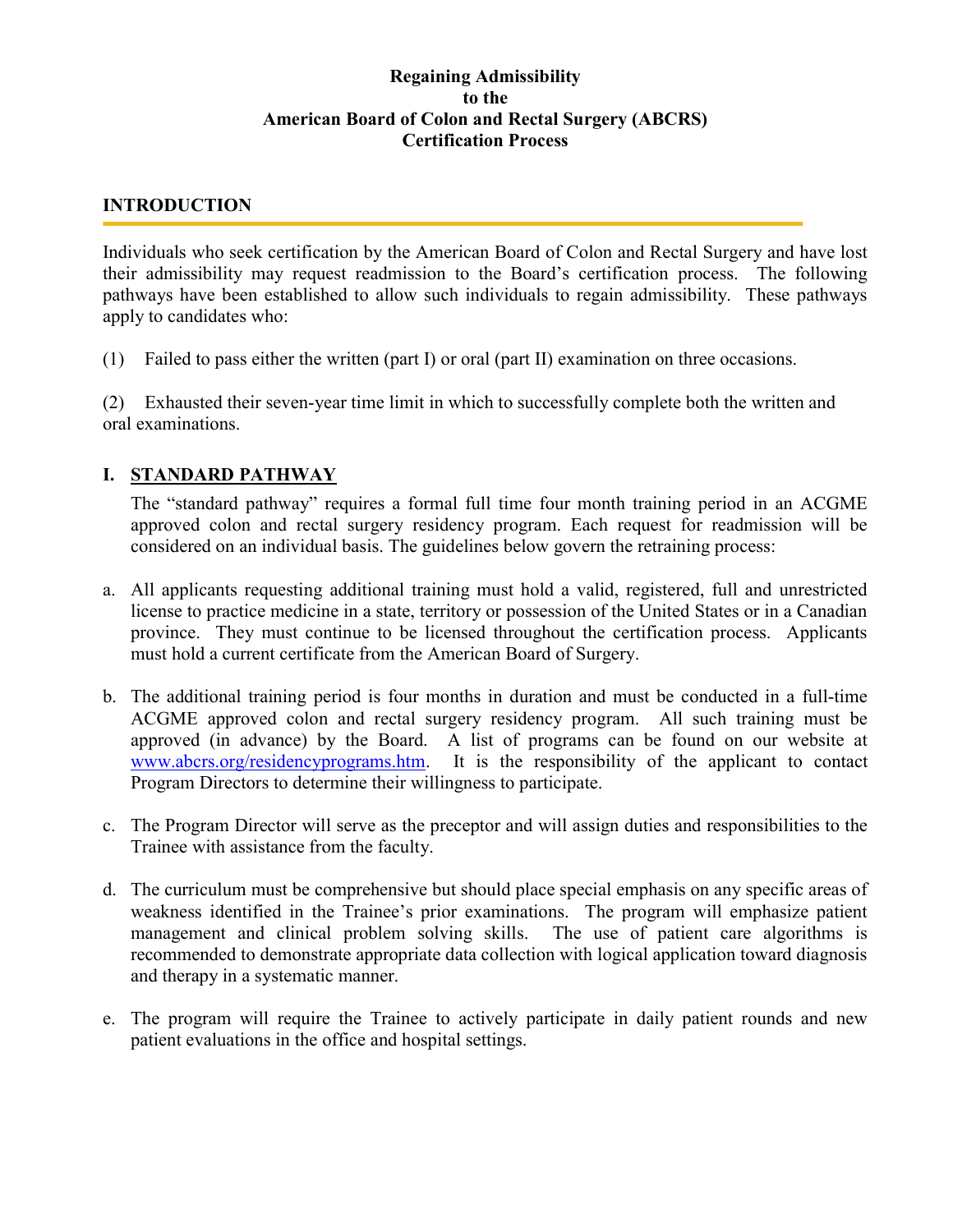- f. The Trainee's attendance will be mandatory at departmental teaching conferences such as: (1) Tumor Boards, (2) Morbidity/Mortality Conferences, (3) Preoperative Conferences, (4) Pathology Conferences, etc. The Trainee should be actively involved in the conferences. The Program Director should assign primary responsibility for appropriate teaching and presentations by the Trainee.
- g. Operative experience is not necessary but is permitted if the Preceptor feels it is appropriate for teaching and does not draw away the experience of the accredited residents.
- h. The trainee should keep up-to-date with current colon and rectal literature and complete the latest ASCRS CARSEP program. The Trainee should be quizzed for cognitive content at regular intervals, but preferably, at the end of the second, third, and fourth months. These efforts should be monitored and critiqued by the Program Director.
- i. The Trainee will be evaluated by the Program Director at regular intervals. An evaluation form must be submitted to the Board at the end of the second month, and at the completion of the training period.
- j. Following successful completion of training, physicians must apply for readmission to the certification process within one year. The trainee must begin the examination process within two years following approval of their application for readmission. A fully completed Application for Examination and required \$400 application fee must be submitted by August 15 of each year. A timetable listing subsequent examination dates is available at: www.abcrs.org/certification/important dates.htm.
- k. The Standards & Credentials Committee of the Board will review all applications in the fall of the application year. Following the review process, applicants will be informed of their acceptance/rejection for examination. Regardless of their previous failure domain (Part I or Part II), readmitted physicians will be required to take and pass both the Written (Part I) and the Oral (Part II) Examinations to achieve certification by the American Board of Colon and Rectal Surgery.
- l. Once an applicant is accepted for examination, all the Board's established rules and regulations governing its examination process must be observed. This information is contained in the Board's General Information Booklet published on the ABCRS website, Diseases of the Colon and Rectum, and the Journal of the American Medical Association.
- m. Candidates will have seven years to complete the examination process following completion of their retraining and official approval for examination. If they fail to pass the written or oral portion of the examination within three attempts during that time interval, they will not be eligible for additional retraining or reentry into the ABCRS certification process.